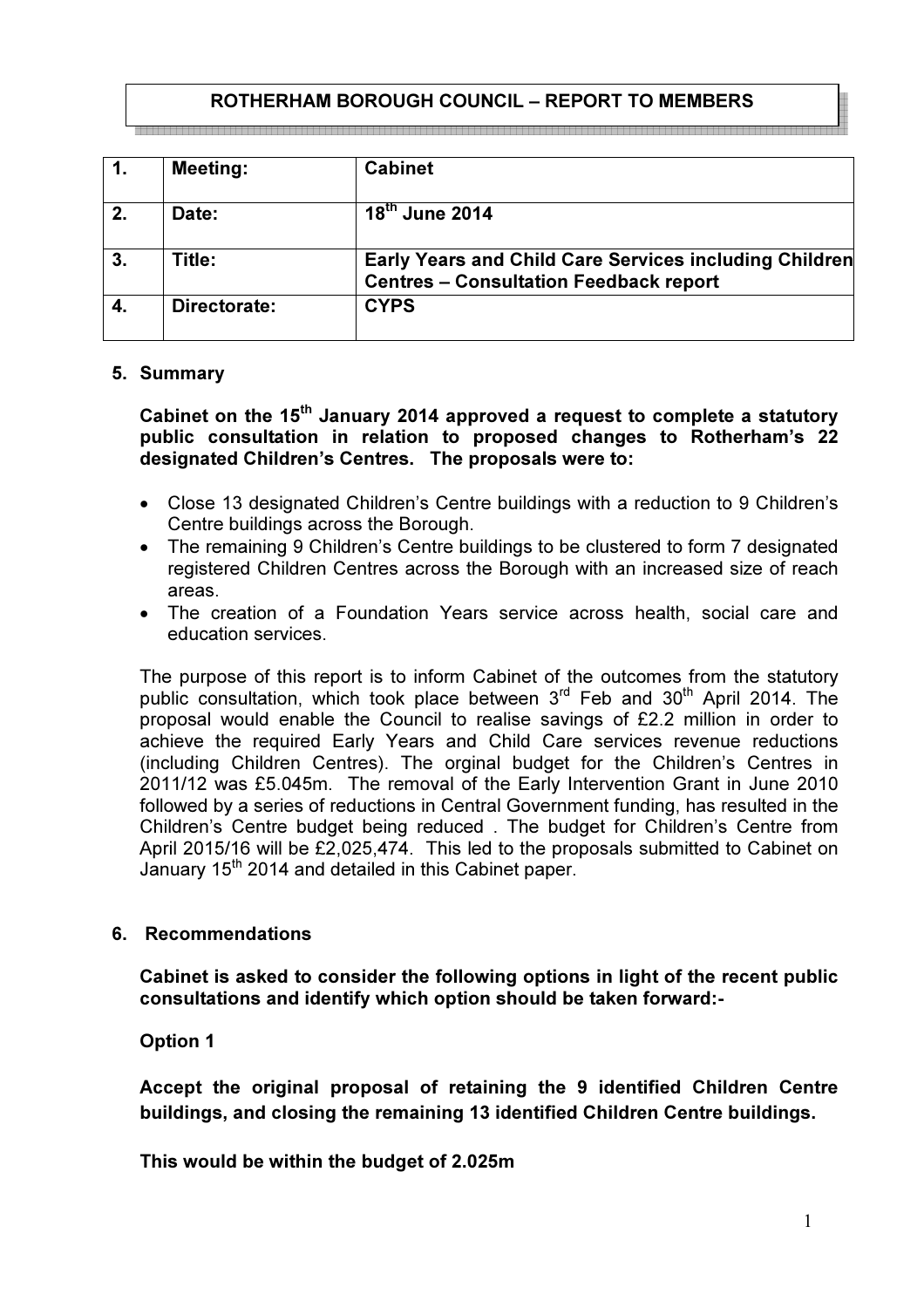**OR** 

# Option 2

To retain 3 additional Children Centre buildings in addition to the original proposal. These are Wath Victoria Children's Centre (Wentworth North); Dinnington Children's Centre (Rother Valley South) and Park View Children's Centre (Rotherham North)

The cost of retaining these 3 additional centre buildings and services will be £350K.

Children and families will receive an outreach service, which will continue to be delivered in their local communitites, whichever option is agreed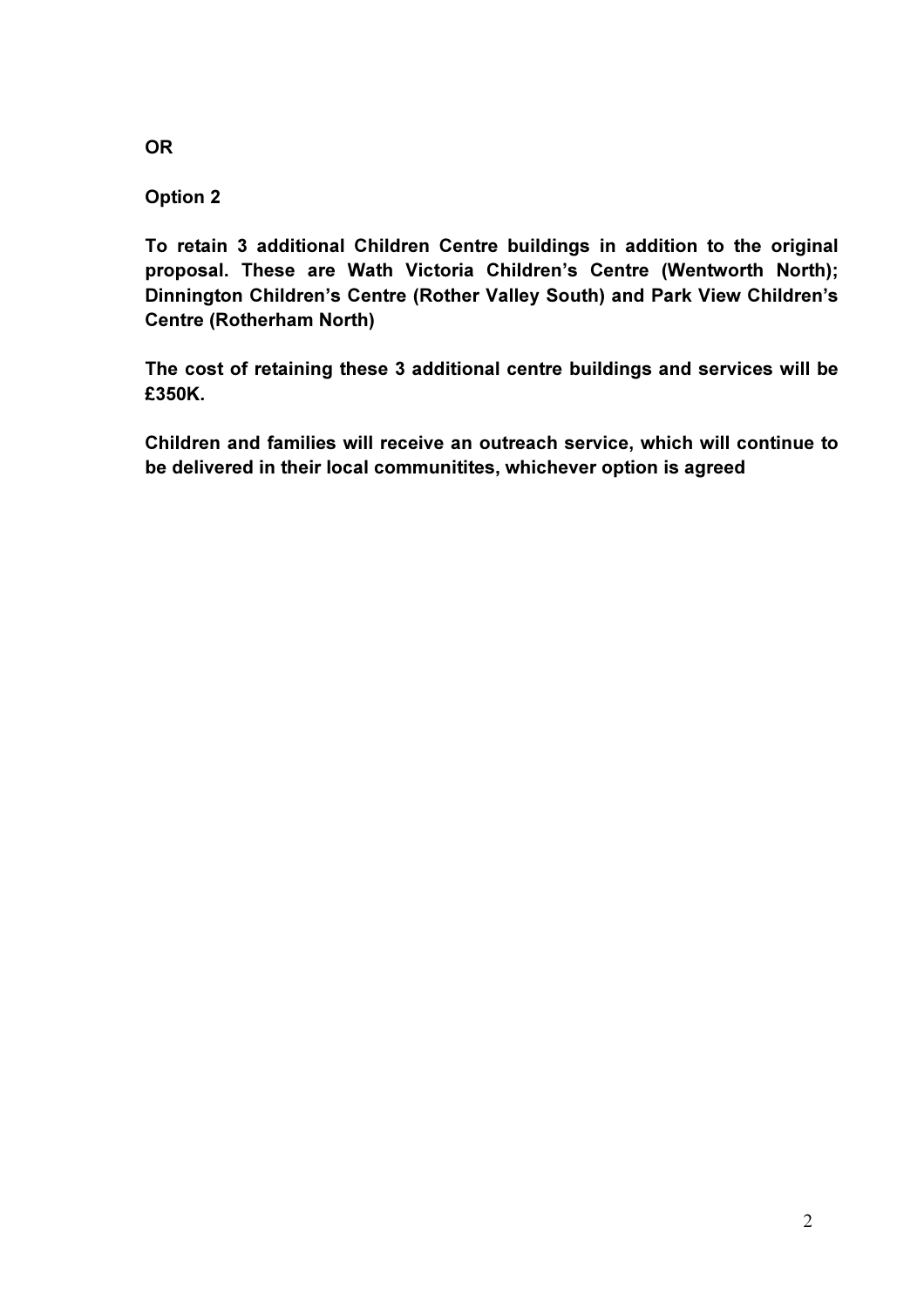# 7. Proposals and Details

### **Background**

The Local Authority has a statutory duty (Childcare Act 2006) to ensure that sufficient Children's Centres are readily accessible to those most in need. Rotherham has 22 designated Sure Start Children Centres across the Borough. On 15<sup>th</sup> January 2014 Rotherham Borough Council gave approval for a public consultation to be undertaken on future proposals for Children's Centres in order to achieve a required budget reduction of £2.2m for the period 2014-16.

The proposals were:

- Closure of 13 registered Children's Centre buildings with a reduction to 9 Children's Centre buildings across the borough.
- These 9 Children's Centre buildings are then clustered to form 7 registered Children's Centres across the borough with an increased size of reach areas.
- The creation of a foundation years service across health, social care and education services.

### Rationale used to underpin proposals

The Local Authority has a statutory duty to ensure that sufficient children's centres are readily accessible to those most in need. The GP data (as of  $31<sup>st</sup>$  March 2013<sup>\*</sup>) showing the number of children under five living in the most disadvantaged 30% super output areas (SOAs), (index of multiple deprivation 2010\*\*), which was used to determine which Children's Centre buildings would be proposed to stay open and which would be proposed to close or given an alternative early years usage.

It is proposed to keep open the Children Centre buildings where there are more than 400 vulnerable children under 5 years of age living in the most disadvantaged areas. When evaluated, this equates to having 7 Children Centre areas (incorporating 9 buildings) across the Borough. It is proposed to extend the reach area of the Centres remaining open and to provide outreach services in those areas that do not have ready access to a main children's centre building. Outreach Services are delivered in other buildings within the local communities.

| <b>Children's Centre</b>             | Number of children under 5* as at<br>31.3.13 in 30% SOA's** |
|--------------------------------------|-------------------------------------------------------------|
| <b>Arnold Children's Centre</b>      | 597                                                         |
| <b>Aughton Early Years Centre</b>    | 411                                                         |
| <b>Coleridge Children's Centre</b>   | 970                                                         |
| <b>Maltby Stepping Stones</b>        | 727                                                         |
| Rawmarsh Children's Centre           | 888                                                         |
| <b>Rotherham Central</b>             | 725                                                         |
| Swinton Brookfield Children's Centre | 636                                                         |
| Thrybergh Dalton Children's Centre   | 610                                                         |
| <b>Valley Children's Centre</b>      | 524                                                         |

#### Children's Centre Buildings Proposed to Stay Open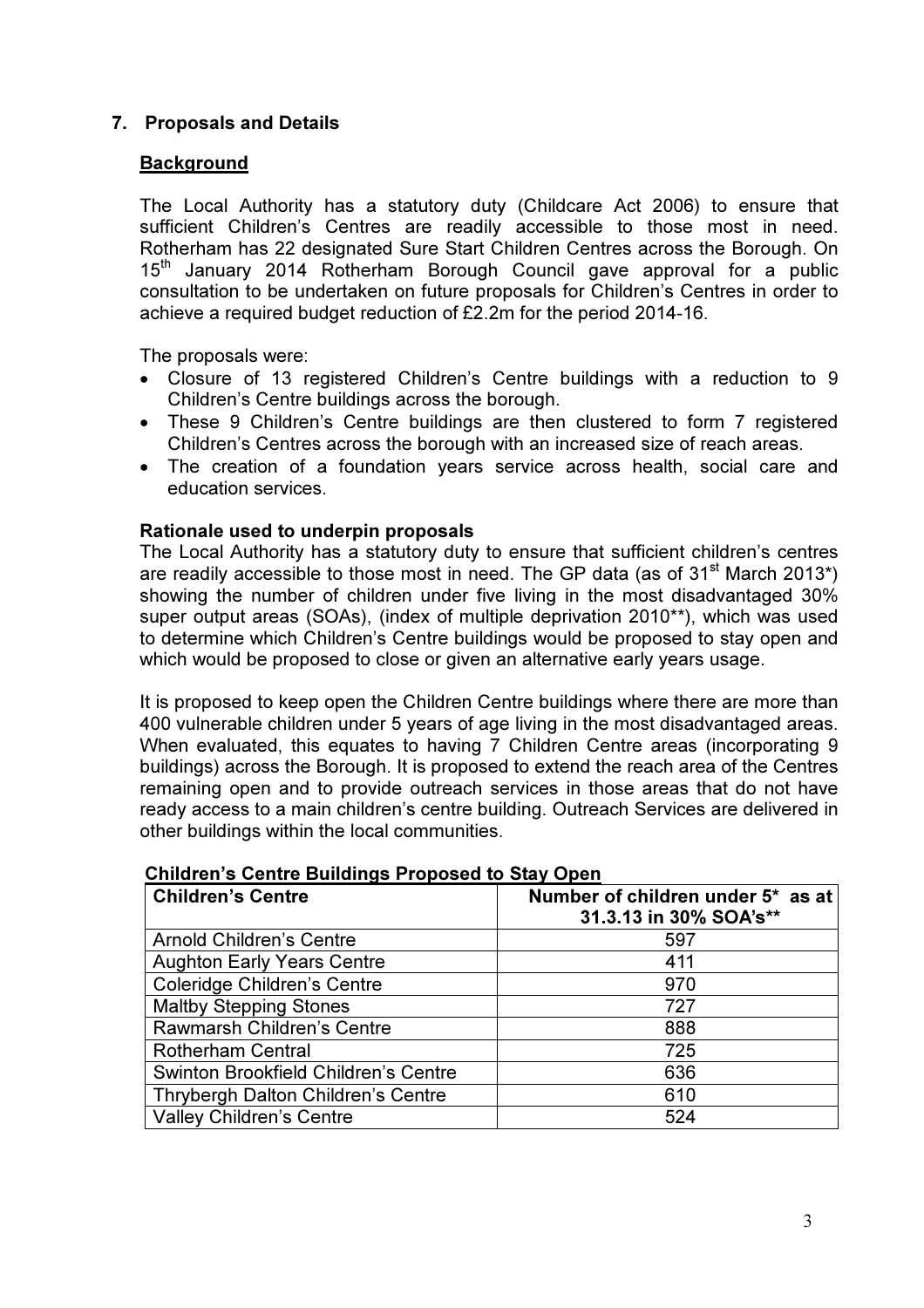| <b>Children's Centre</b>               | Number of children under 5* as at<br>31.3.13 in 30% SOA's** |
|----------------------------------------|-------------------------------------------------------------|
| <b>Cortonwood Children's Centre</b>    | 211                                                         |
| Dinnington Children's Centre           | 352                                                         |
| Kimberworth Children's Centre          | 308                                                         |
| <b>Marcliff Children's Centre</b>      |                                                             |
| <b>Meadows Children's Centre</b>       | 206                                                         |
| <b>Park View Children's Centre</b>     | 345                                                         |
| Rockingham Children's Centre           | 261                                                         |
| <b>Ryton Brook Children's Centre</b>   | 67                                                          |
| <b>Silver Birch Children's Centre</b>  | 138                                                         |
| Sue Walker Children's Centre           |                                                             |
| Thorpe Hesley Children's Centre        |                                                             |
| <b>Thurcroft Children's Centre</b>     | 189                                                         |
| <b>Wath Victoria Children's Centre</b> | 374                                                         |

### Children's Centre Buildings proposed to Close/Alternative Usage Options

\*Number of children under 5 years of age based on GP data as of the  $31<sup>st</sup>$  March 2013

\*\* Most disadvantaged 30% SOA areas as measured by the Index of Multiple Deprivation 2010(IMD)

Please note in the table above, Marcliffe, Thorpe Hesley and Sue Walker Children's Centres show zero children living in the 30% SOA. Please note that in these areas children under 5 accessing the centre are from outside of the 30% SOA areas.

### Creation of a Foundation Years Service

It is proposed to create a Foundation Years Service with Children Centres working together with health partners, social care, voluntary sector, parents, schools and early education and child care providers, to continue to deliver services in local communities, which improves outcomes for all children under 5 and their families, particularly those in need of support. All partners will continue to deliver services for children aged 0-5 and their families within local communities. For example:

- Ante natal and post natal services
- Healthy Child Programme
- Free Early Education for 3 and 4 year olds
- Free early education for the vulernable 2 year old

Outreach workers will continue to deliver services in those communities where buildings are proposed to close by using alternative venues and working in partnership with other service providers.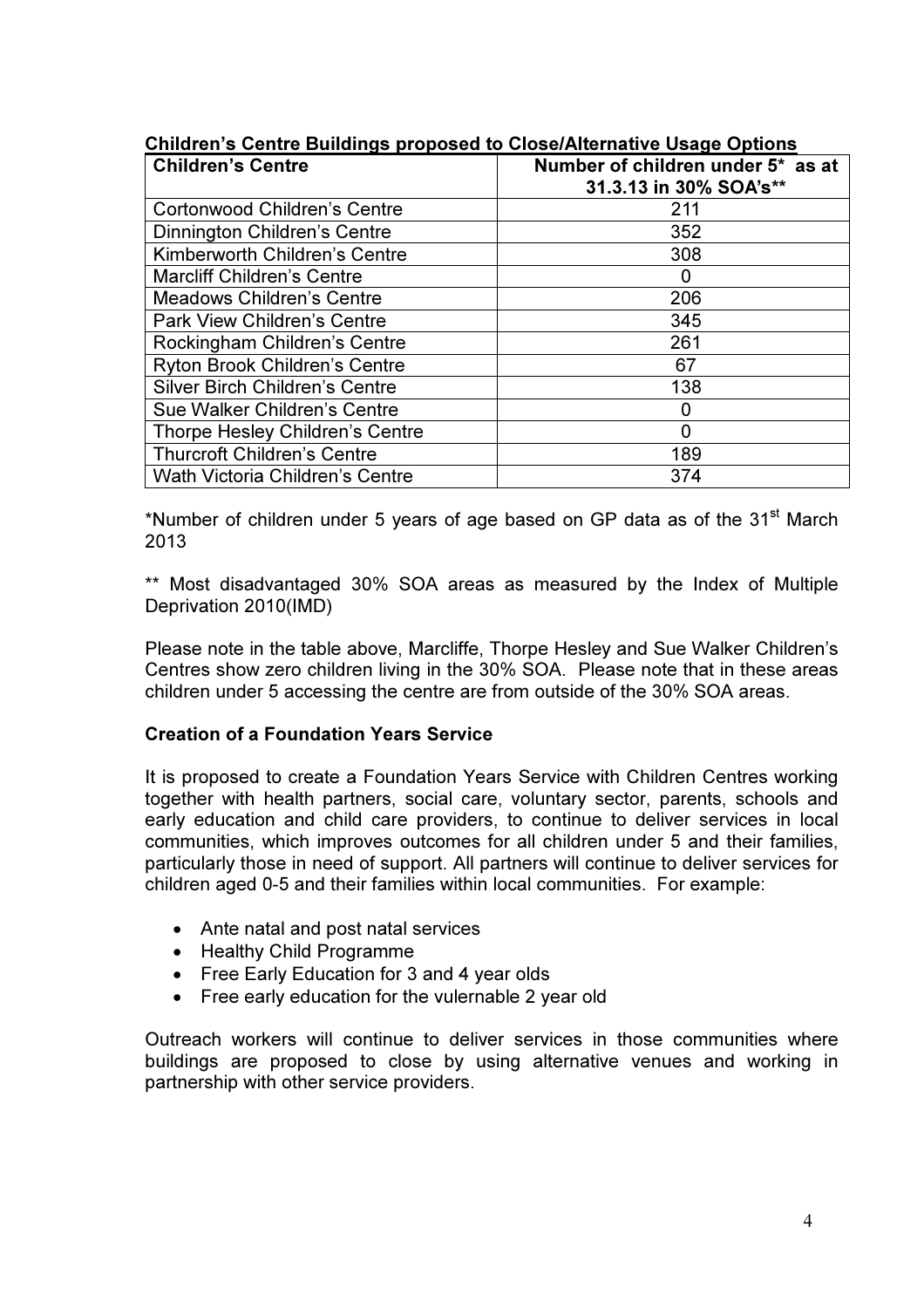### Consultation

Following Cabinet approval to consult on the proposals for Children's Centres, a Borough-wide public consultation exercise with parents, carers, the community and stakeholders was undertaken. The consultation was launched on the 3<sup>rd</sup> February 2014 and concluded on the  $30<sup>th</sup>$  April 2014. Fourteen formal public consultation meetings were completed across the Borough, within this period of time. Views and comments at these meetings were received from a range of attendees. These included parents and children, members of the public and local community, staff, child care providers, unions, Headteachers, councillors; and other organisations.

In addition to the 14 public consultation meetings, people could access and complete the online questionnaire survey on the RMBC website. Completed hard copies of the questionnaire survey were also received, as well as comments via email and formal letters, reports and a powerpoint presentation. Three petitions against the closures of Children's Centres were received from 3 Children's Centres. People made their views known in person at a Children's Centre of their own choice. Press releases were issued and media interviews also took place. Articles were also published in a range of stakeholder newsletters in order to maximise publicity of the consultation and the proposals

As well as the 14 public consultation meetings, meetings were held with union representatives; Children Centre leaders; Children Centre executive Headteachers; chairs and vice chairs of school governing bodies; Children Centre lead teachers; Learning Community representatives; Health partners; Parish Councillors; RMBC Deprived Communities Team and school Effectiveness service.

A total of 1746 people responded to the on line consultation survey questionnaire. The majority of responses were from parents or carers (81.6%) and 82% are using a Children's Centre at least once a week. In addition 23 emails were also received and 5 letters.

One hundred and eighty six respondents said they would be willing to take on a centre building proposed to close, and deliver either childcare provision and/or Foundation Years services. One hundred and forty two respondents said they would be willing to take on childcare provision in a centre building proposed to close. However, it is important to note that only 101 of all respondents left contact details. In addition we received 31 emails/letters also expressing an interest in taking on a Children's Centre building and/or day care provision. Expressions of interest were made by a range of individuals, staff; schools and organisations expressing an initial interest in taking on a Children Centre buildings. A formal application process will be followed from the 1<sup>st</sup> July 2014.

### Next steps – Expression of interest received to take over a Children's Centre building proposed to close

Depending on which option is agreed to go forward, the Council will directly provide funding for either 9 to 12 Centre buildings. The opportunity for other providers to take on the remaining 13 or 10 Children's Centre buildings will be explored as a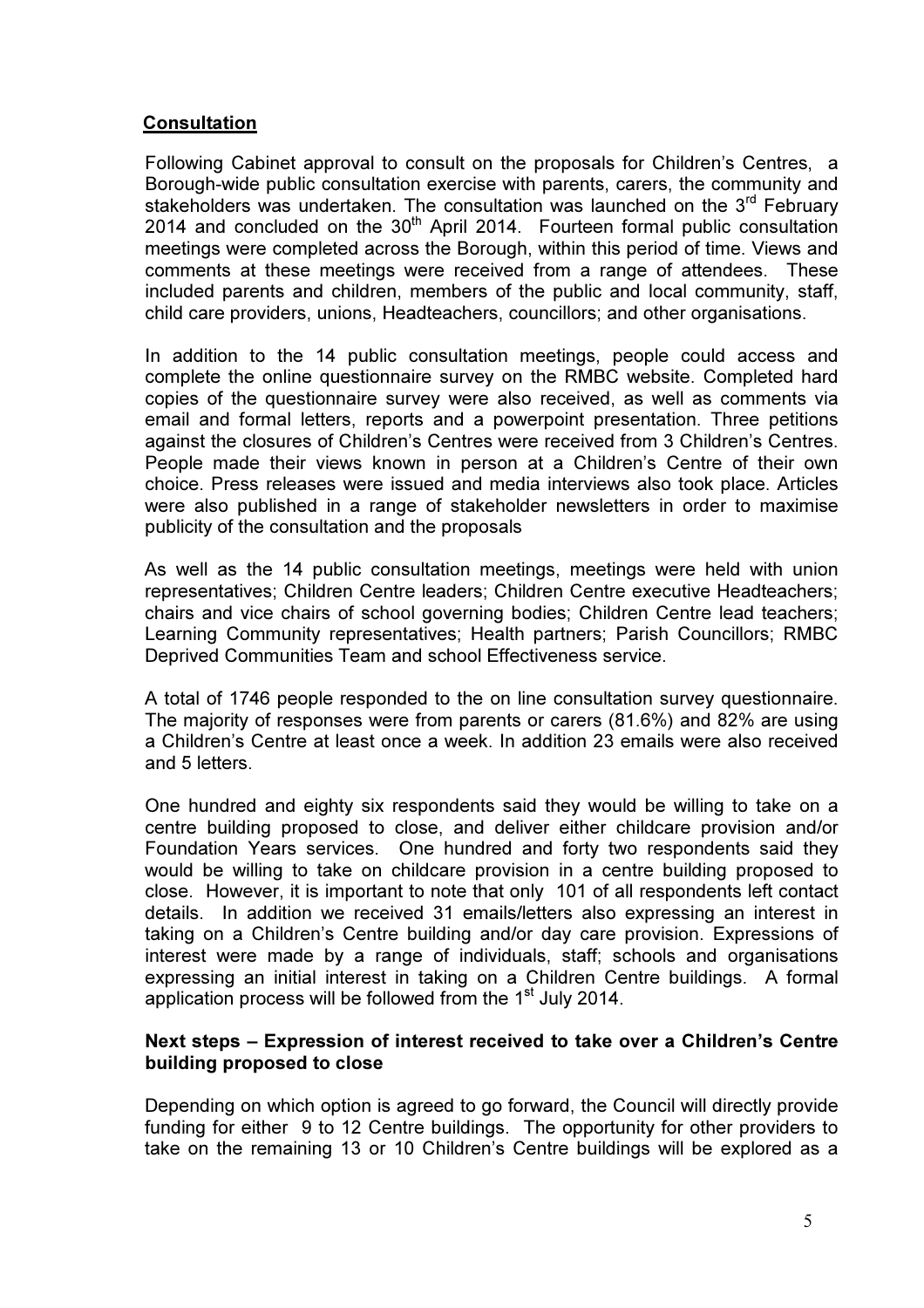### priority. (Please refer to pages 10, 11 and 12 – Appendix 2 Interpretation of the analysis of the Children's Centre public consultation.)

For Children's Centre buildings no longer directly provided by the Council we are offering an opportunity for other providers to operate these at no cost to the local authority.

The buildings proposals process agreed by Cabinet on the  $19<sup>th</sup>$  May 2014 will be implemented. Formal applications will be considered from schools with a Children's Centre building on site in the first instance. If an application from a school is not successful or no schools apply, applications will then be accepted from existing childcare staff for the continuation of the childcare delivery and potential organisations / individuals for the childcare / community services areas. It is anticipated that this process should be successful in identifying sufficient providers to take on the buildings/childcare provision where Centres are identified to close. However, if we are not successful the DfE will claw back the capital investment which has been spent on the Centre buildings which are proposed to close. The potential claw-back estimated cost to the Council is between £.3.8 and £5.5 million, depending on the number of Centre buildings that close.

A full analysis and interpretation of the outcomes from the Children's Centre public Consultation can be found in Appendix 1 (Report on the data and themes from the Children's Centre Closure public consultation) and Appendix 2 Interpretation of the analysis of the Children's Centre public consultation.

An interpretation of the analysis of the outcomes from the public consultation shows the following main recurring themes of concern from respondents:

### **Travel**

- The most recurring theme is the additional travel required as a result of closing Centre buildings, and travel costs required to access services at the remaining Children Centre buildings. This could result in those in need not accessing Children Centre services in the future. Clearly concern has been expressed by respondents regarding travel.
- The Local Authority is not required to provide a Centre building in walking distance. However, they are required to provide access to services locally. The impact of this concern raised may be lessened by ensuring the continuation of early years outreach service delivery is maintained in each locality area.

### Community/Social implications

• People want to keep a local Children's Centre in order to maintain a central place to meet others in the local area, bring the community together, and support each other. Without a centre people will become isolated which could lead to increased levels of depression, isolation and loneliness for parents, families and children. Therefore this could lead longer term, to increased pressures on Health and Social Care services.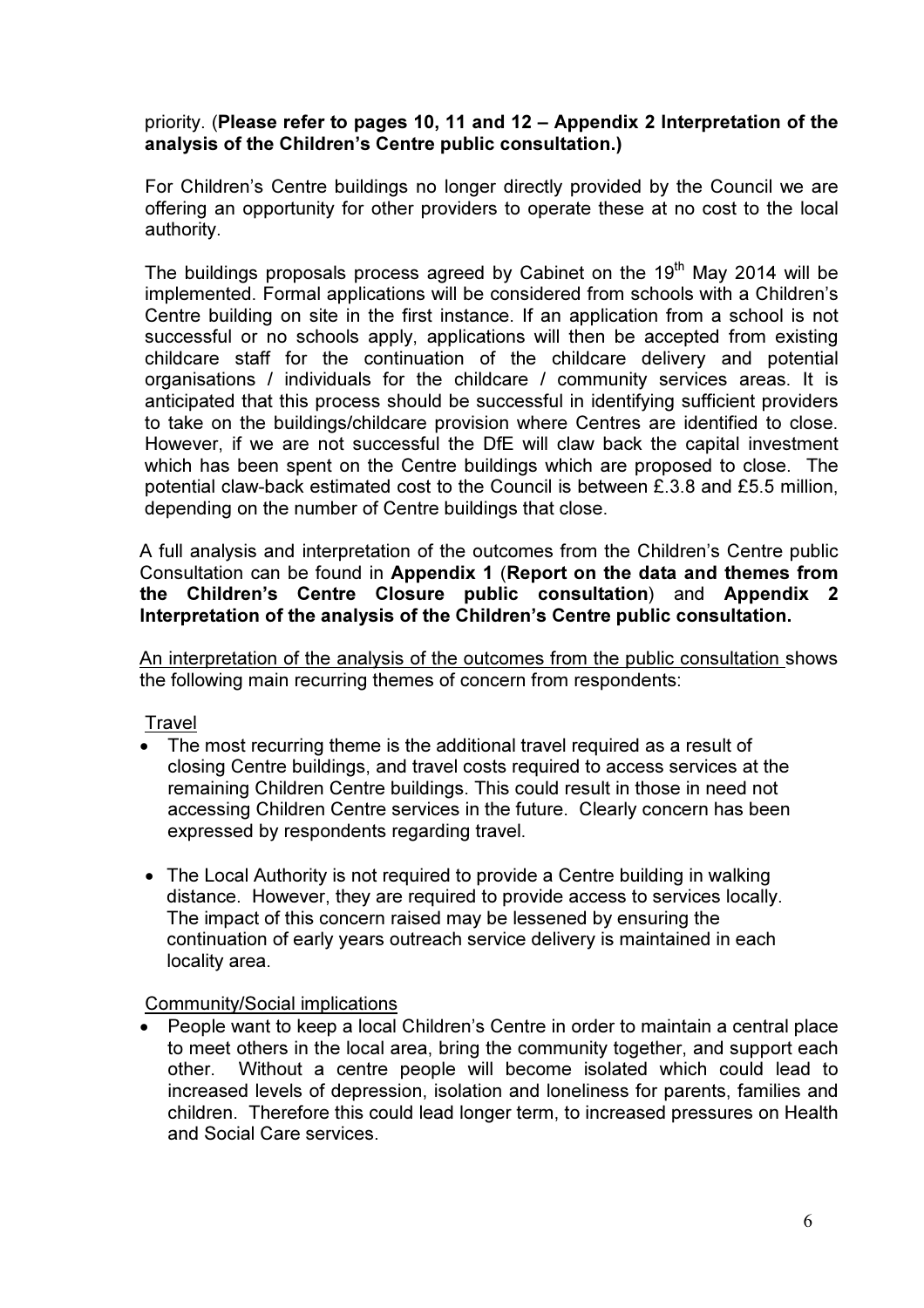• The impact of the concerns raised will be minimised by ensuring communication is provided to children and families in each locality ensuring they are aware of the range of Foundation Years services that are continuing to be offered and how to access these at a local level

### Impact on children

- Respondents stated that the future of their children will be affected if they do not have a local centre, including their child's long term attainment, attendance and education. There is a potential of an increase in 'missed' safeguarding issues for children, if there wasn't a local Children's Centre. People were also concerned about what might happen to the childcare service if the Children's Centre building closed. If the childcare was not available there would be a direct impact on the child and the employment of parents who depend on childcare.
- The impact of these concerns will be miminised by the Council ensuring that in a Centre building proposed to close, interests of expression to run the day care are secured as a priority, resulting in day care provision in these buildings remaining to be offered That the day care provision being offered, including early education places for 2, 3 and 4 year old children is of good quality. In relation to concerns regarding 'missed safeguarding issues for children. Through the continuation of outreach support and delivery in the locality, including Health, referrals of any child at risk will continued to be made.

# Children Centre buildings

- Respondents commented that Children Centre buildings are built for purpose, safe and secure, provide everything under one roof; and provide stability and familiarity for both children and families. The use of community buildings in local areas where Children Centre buildings are to close, may not be 'fit for purpose', could be unsafe; not secure and result in people not attending services at these buildings. Respondents stated that some areas of the Borough may not have suitable community buildings available.
- To minimise this risk of impact, expressions of interest received will be fully explored in order to secure other providers,individuals or organisations in running daycare provision/and or Foundation years services in any Centre proposed to close.

# Summary of findings from the public consultation

- Respondents really value the quality of services, the support they and their children receive from experienced staff across Rotherham's Children Centres, especially the baby clinic service; stay and play and childcare.
- Respondents value that the Children Centre buildings are 'fit for purpose' and provide a welcoming community hub.
- Respondents consider that organisations/services work well in partnership to deliver services.
- The majority of respondents do not agree to the proposal to close Children's Centre buildings.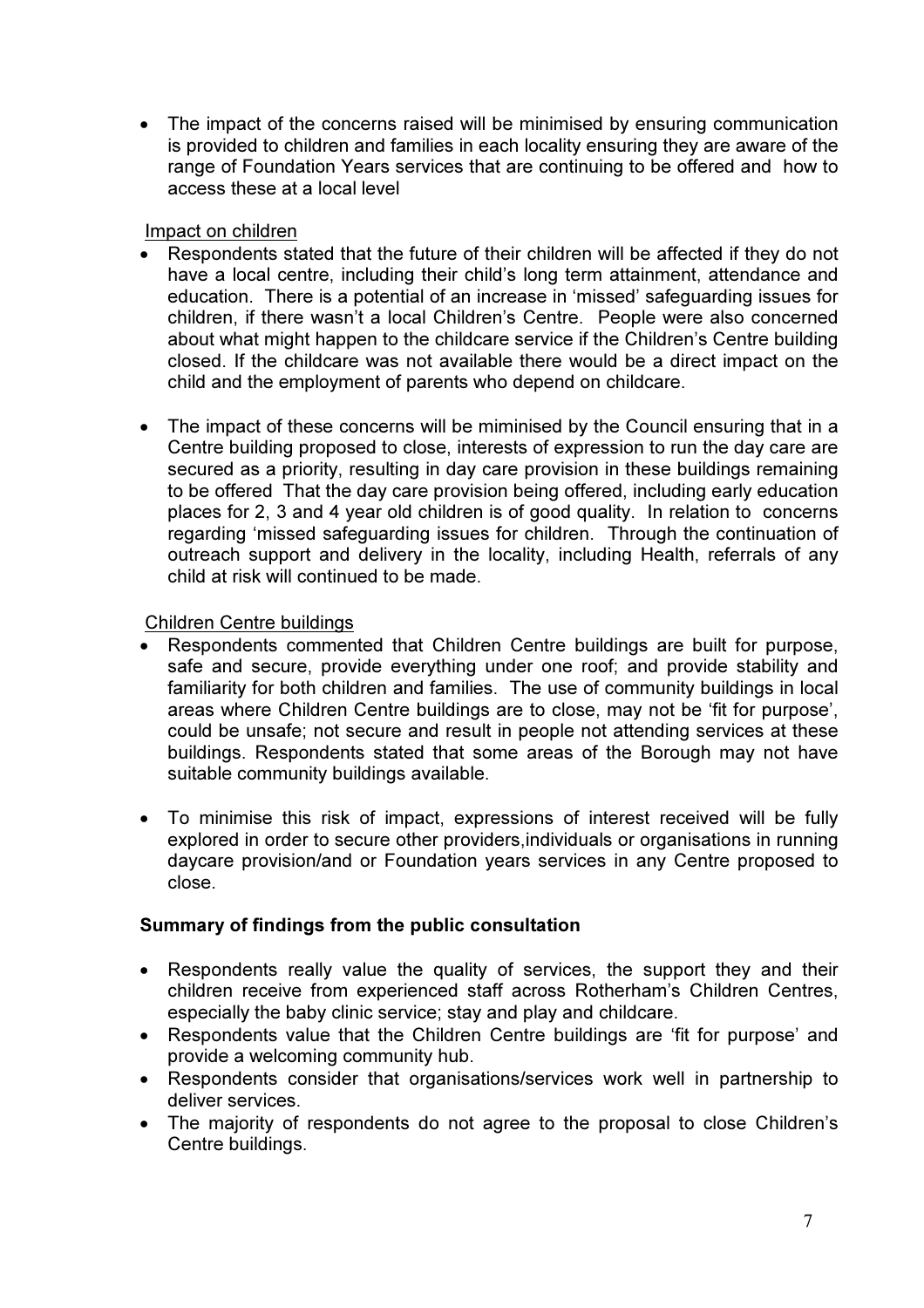- Respondents are concerned about the impact of the proposed reduction in the number of Children's Centre buildings will have on their own and their children's ability to access the remaining centres proposed to stay open, including the most vulnerable children and families, fairness of geographical distribution; and communities feeling isolated.
- Respondents questioned the rationale used and felt that other criteria should also be considered to decide which centres are proposed to remain open and those proposed to close.
- The majority of respondents agree to the proposed outreach service, but have concerns about the effectiveness and quality of the service if delivered from other buildings in a local community.

#### Conclusion and recommendations

Consideration from information and views received from respondents as an outcome of the Children's Centre public consultation, appears to suggest further consideration should be given to the initial proposal. This is in terms of the number of centre buildings proposed to close, in order that a more even geographical distribution is achieved, enabling more children and families, including the most vulnerable, to more readily access a children's centre building.

On the basis of the rationale used throughout this public consultation; where Centre buildings are proposed to remain open (if they have more than 400 children living in the 30% most deprived SOA), the proposal should be reconsidered to include enabling a further 3 Children Centre buildings to remain open. This would support respondents' concerns regarding travel and equity of geographical spread of proposed centre buildings in some areas across the Borough

The additional proposed Centres to remain open are Wath Victoria Children's Centre building (374 children living in the most 30% SOA); Dinnington Children's Centre building (352 children living in the most 30% SOA) and Park View Children's Centre building (345 children living in the most 30% SOA. These three Children's Centres are the next Centres which have the highest number of children living in the 30% most deprived SOA.

This second option would cost an additional £350K. To address this shortfall a further report would be brought to Cabinet assessing the following options:-

Budget adjustment Service re-configuration Exploration of possible income generation

If **option 2** was chosen, this would result in one or more Children's Centre building being located in each of the individual 7 Health locality team areas, and 7 Area Assembly boundaries. This addresses some respondents' views regarding the need to align Children's Centre buildings to both Health and Area Assemblies. If Dinnington Children's Centre building remained open, this would mean that each of the 11 deprived neighbourhood communities would have a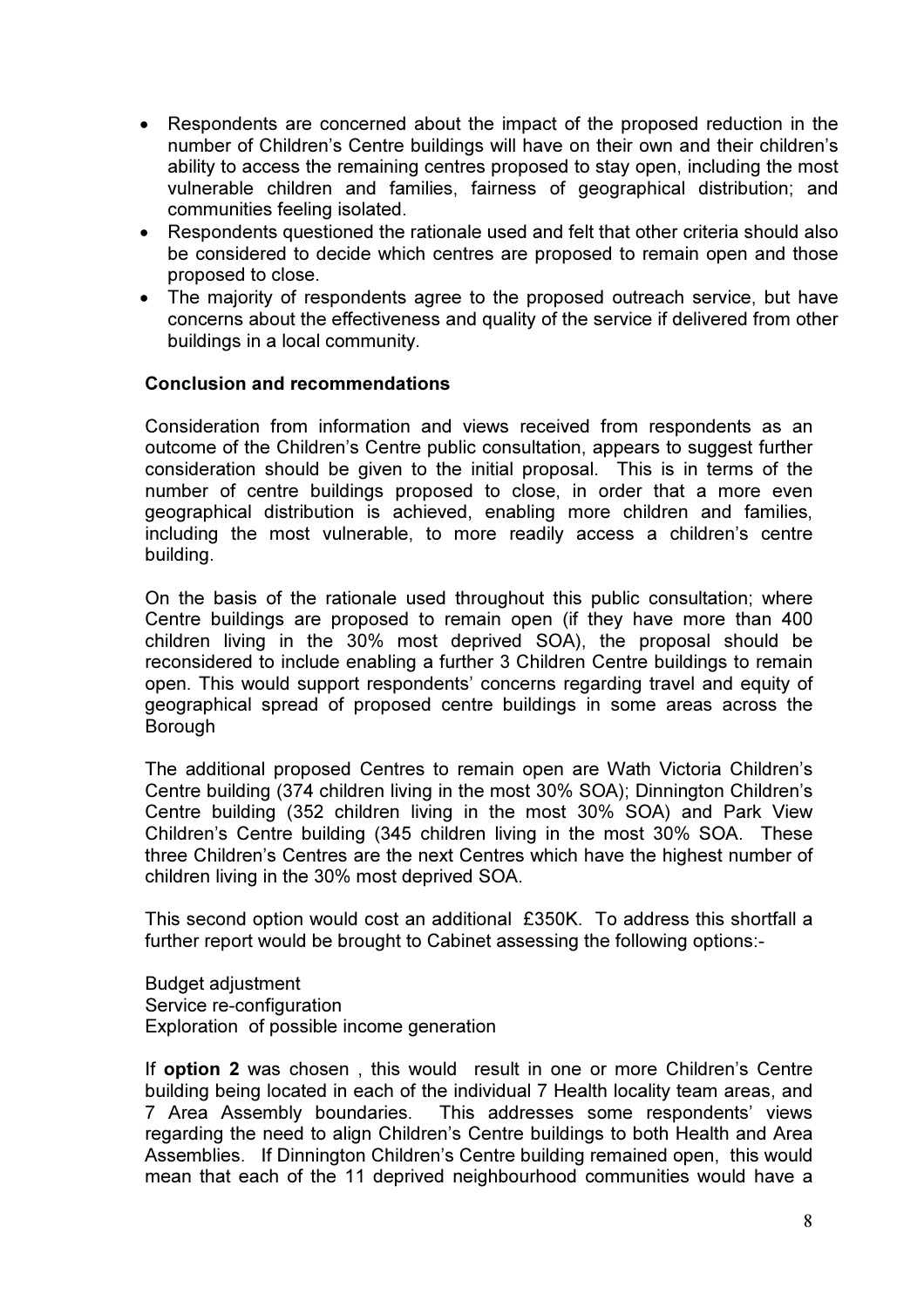Children Centre building. If Wath Children's Centre building remainded open this would take into consideration the particularly high prevalence of disabled parents in the Wath area.

 If Cabinet decide to increase the number of Centre buildings from 9 to 12, it would raise the number of families and children able to access a Children's Centre building in their locality, including the most vulnerable, as follows:-

In the period  $1<sup>st</sup>$  April 2013 –  $31<sup>st</sup>$  March 2014:

- 10,571 Rotherham children aged under 5 years accessed Children's Centre services in at least 1 Rotherham Children's Centre
	- $\circ$  59% of those children seen accessed a Centre whose building is proposed to remain open. This would increase to 75% if the 3 additional centres were to remain open
- 6,278 Rotherham children aged under 5 years living in a 30% most disadvantaged SOA accessed at least 1 Rotherham Children's Centre
	- $\circ$  74% of those children seen living in a 30% most disadvantaged SOA accessed a Centre whose building is proposed to remain open. This would increase to 88%
- 3,002 Rotherham children aged under 5 years and living in a household dependent on workless benefits accessed at least 1 Rotherham Children's Centre.
	- o 71% of those children seen living in a household dependent on workless benefits accessed a Centre whose building is proposed to remain open. This would increase to 88%

### The rationale is to keep Children Centre buildings open in the most disadvantaged areas

As of 1<sup>st</sup> April, 2013

- 80% of all BME children in Rotherham live in an area where a Children's Centre building is proposed to remain open. This would increase to 84%, if the 3 additional centres were to remain open.
- 61% of all children living in households dependent on workless benefits live in an area where a Children's Centre building is proposed to remain open. This would increase to 73%.
- 71% of all children living in a SOA within a 30% most disadvantaged nationally live in an area where a Children's Centre building is proposed to remain open. This would increase to 84%.
- 61% of disabled parents with at least 1 child under 5 years lives in an area where a Children's Centre building is proposed to remain open. This would increase to 74%.
- 61% of teenage mothers with at least 1 child under 5 years lives in an area where a Children's Centre building is proposed to remain open. This would increase to 72%.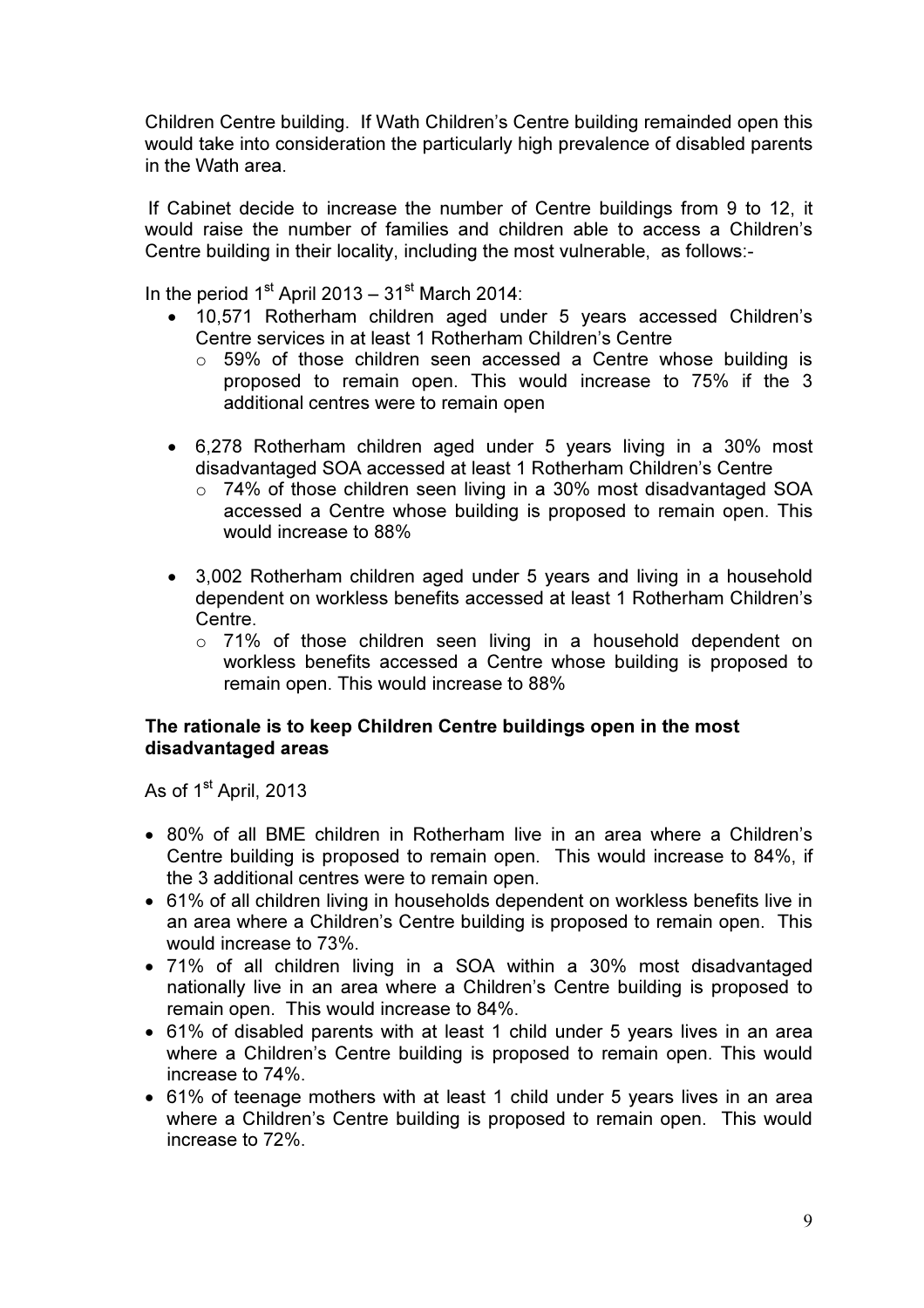• 58% of lone parents with at least 1 child under 5 years lives in an area where a Children's Centre building is proposed to remain open. This would increase to 71%.

### A full analysis and interpretation of outcomes from the public consultation, has led to the proposed options being recommended below:-

### Option 1

1. Accept the original proposals, of retaining the 9 identified Children's Centre buildings, and closing the remaining 13 identified Children Centre buildings.

OR

### Option 2

### In response to the outcomes from the recent public consultation.

2. To retain 3 additional Children Centre buildings in addition to the original proposal. These are Wath Victoria Children's Centre (Wentworth North); Dinnington Children's Centre (Rother Valley South) and Park View Children's Centre (Rotherham North)

### 8. Finance

Option 1 will cost £2,025,474 and will realise the Children's Centre budget savings of £2.2m. Option 2, on the basis of the current model of service provision, will cost an additional £350,000. If Members wish to follow Option 2 a further report will be brought to determine how the additional required funding of £350,000 would be met.

### 9. Risks and Uncertainties

### Risks to both options

- 1. Cabinet will be aware of its statutory duty to ensure that sufficient children's centres are readily accessible to those most in need. Whilst Cabinet is assured that under both delivery models, the Council will continue to fulfil its statutory duty, it is clear that under Option 2 there will be a greater accessiblility to early childhood services
- 2. It is likely that fewer children and families will have as ready access to a Children Centre building compared to the current provision.
- 3. Any potential Children's Centre building that closes, as a result of no suitable expression of interest, could result in a clawback of the capital funding for the building.
- 4. If the timescale of  $31<sup>st</sup>$  March 2015 is not met for identified building closures, funding would need to be identified to cover the cost of slippage.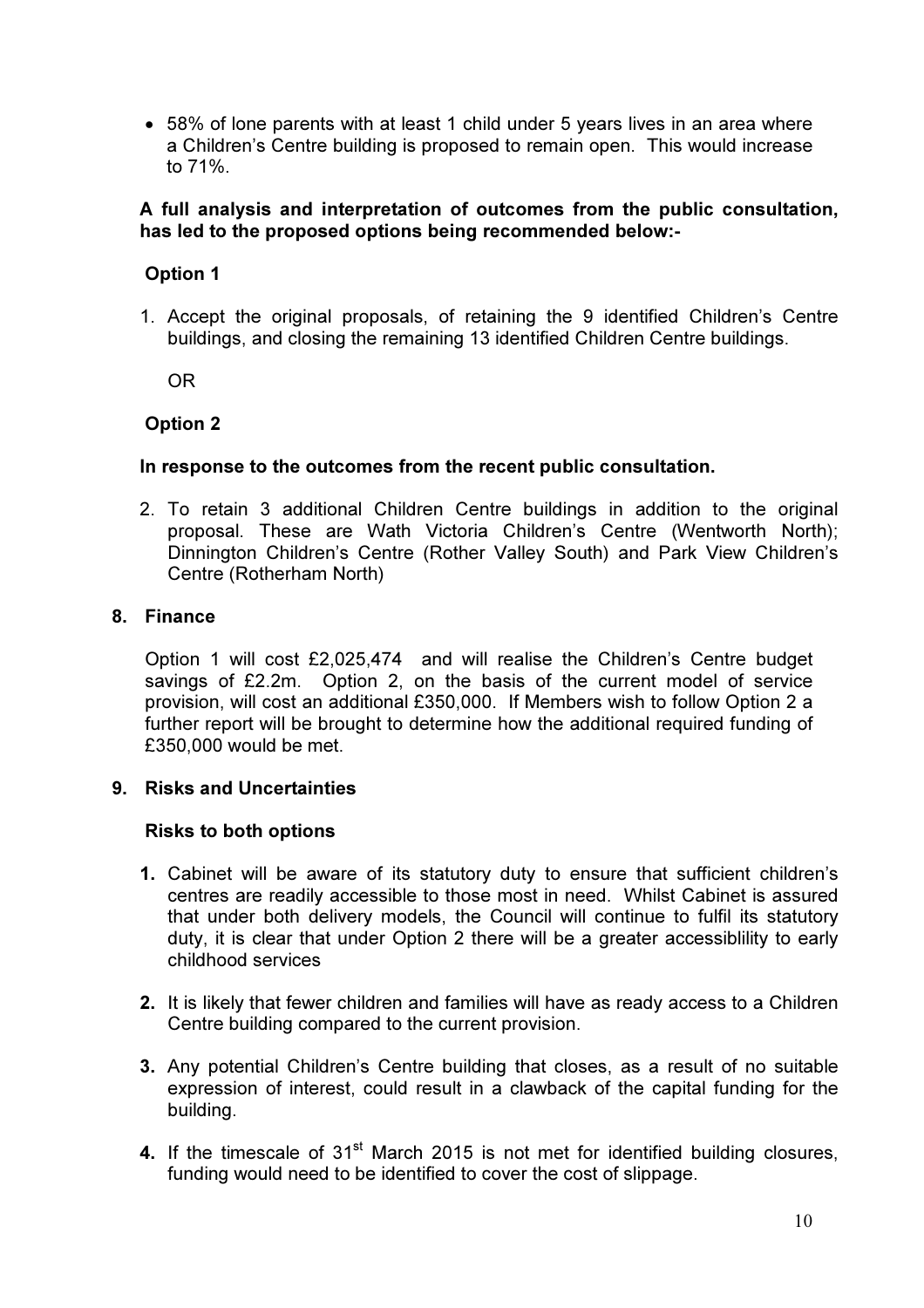5. Those families who will not be able to easily access the remaining Children's Centre buildings will be offered targeted and universal services through the proposed Foundation Years outreach services.

- 6. Challenges in maintaining well established partnership relationships.
- 7. Possible increase in economic activity in the voluntary and independent child care provision (PVI) as parents access alternatives to council provision. This could lead a reduction in income for the Children's Centre

### Risks to option 1

1. Fewer children and families will have as ready access to a Children Centre building than in Option 2.

### Risks to option 2

1. The funding of the additional £350,000 required is, as at the date of the report, unidentified.

### Legal Considerations

The steps to be taken regarding re-alinment of provision, support by way of an outreach service and the encouragement of provision by the private and voluntary services will ensure that the Council continues to meet its statutory duties.

The Childcare Act (2006) Section 5A places a duty on Local Authority "to make arrangements so that there are sufficient Children's Centres, so far as is reasonably practicable, to meet local need"

The Act (Section 5C) also places a "duty on local authorities to ensure there is consultation before any significant changes are made to children's centre provision in their area"

The Sure Start Children's Centre statutory guidance states that local authorities "should not close an existing children's centre site in any reorganisation of provision unless they can demonstrate that, where they decide to close a children's centre site, the outcomes for children, particularly the most disadvantaged, would not be adversely affected and will not compromise the duty to have sufficient children's centres to meet local need. The starting point should therefore be a presumption against the closure of children's centres"

The Council must, in accordance with the Equality Act 2010, pay due regard to the public sector equality duty. The Council must take account of the outcomes of the consultation, consider how any adverse impact may be ameliorated, and consider these factors against the need for the Council to make the required savings. In this regard an Equality Analysis has been completed and is at Appendix 3. Members should consider the Equality analysis when determining which option to pursue.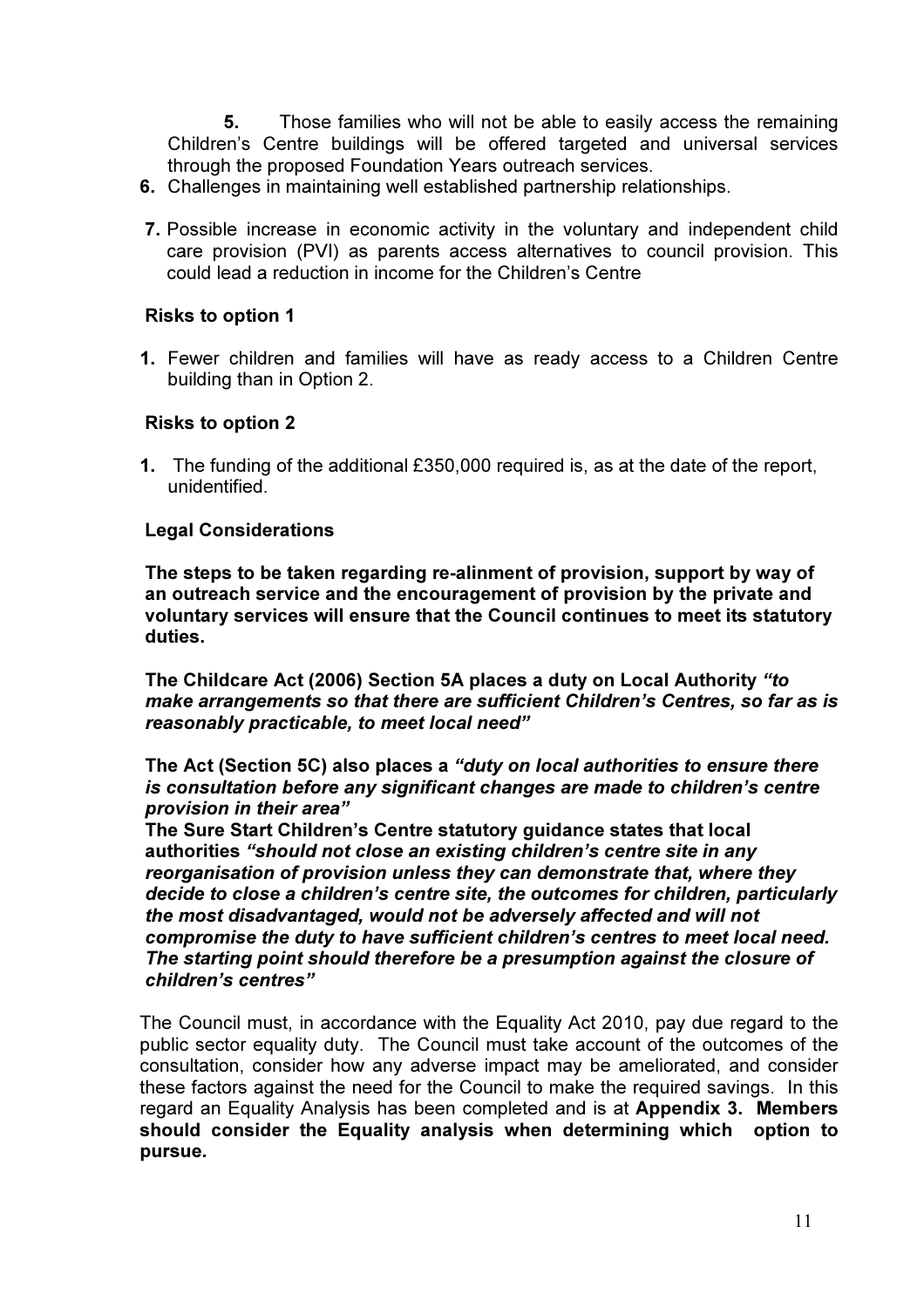### 10. Policy and Performance Agenda Implications

Children's Centres contribute to the priority outcomes identified in the following Council and Health strategy plans:

### Rotherham Community Strategy 2012-15

The Rotherham Partnership set out a vision that "Everyone in Rotherham will have the opportunity to fulfil their potential." The vision was underpinned by three high level priorities for agencies working in the Borough. The Community Strategy also references the Partnership's intention to target the most deprived neighbourhoods. Priority 2 has very specific relevance for children's centres and Priority 3 has a more general relevance:

Priority 2: Ensuring the best start in life for children and families

Priority 3: Supporting those that are vulnerable in our communities

Priority 2 references the "Rotherham Babies" research in highlighting the need to improve the life chances of children from our most deprived areas. Children's centres are named as one of the services delivering support to vulnerable 0-3 year olds. The importance of early years is evident and the strategy states that the correct support will unlock children's potential to be successful in education and work, and to live healthy and happy lives

### Rotherham MBC's Corporate Plan 2013-16

The Council's Corporate Plan prioritises early support for vulnerable people and families and giving children the best start in life to benefit from opportunities to improve their health and wellbeing. Two of the four priorities have particular relevance for children's centres:

Priority 2: Protecting our most vulnerable people and families, enabling them to maximise their independence: We will identify need and support children, young people and families at the earliest possible stage.

Priority 4: Helping people from all communities to have opportunities to improve their health and wellbeing: We will enable children to access opportunities to improve their health and wellbeing by having the best start in life.

### Health & Wellbeing Strategy 2012-15

Rotherham's first Health and Wellbeing Strategy is the key partnership document setting out priorities for health, social care and wider wellbeing. The strategy covers early years as "starting well", one of four key lifestages identified in the Marmot Review "Fair Society, Health Lives" in 2010. Three of the six priorities have particular relevance to children's centres:

Priority 1 - Prevention and early intervention

Outcome: Rotherham people will get help early to stay healthy and increase their independence.

Priority 2 - Expectations and aspirations

Outcome: All Rotherham people will have high aspirations for their health and wellbeing and expect good quality services in their community, tailored to their personal circumstances.

Priority 6 - Poverty

Outcome: Reduce poverty in disadvantaged areas through policies that enable people to fully participate in everyday social activities and the creation of more opportunities to gain skills and employment.